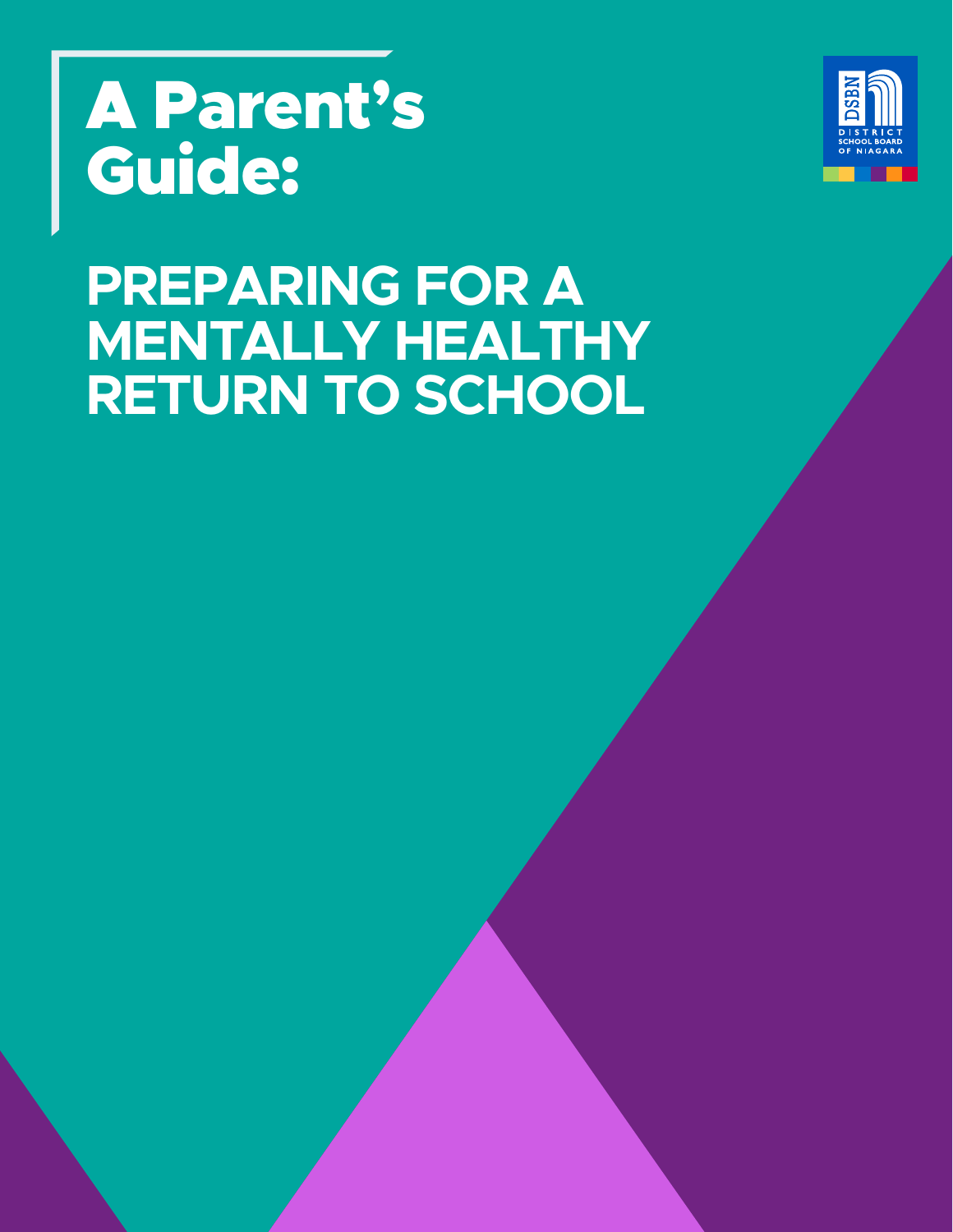**A Parent's Guide to:**

## **PREPARING FOR A MENTALLY HEALTHY RETURN TO SCHOOL**

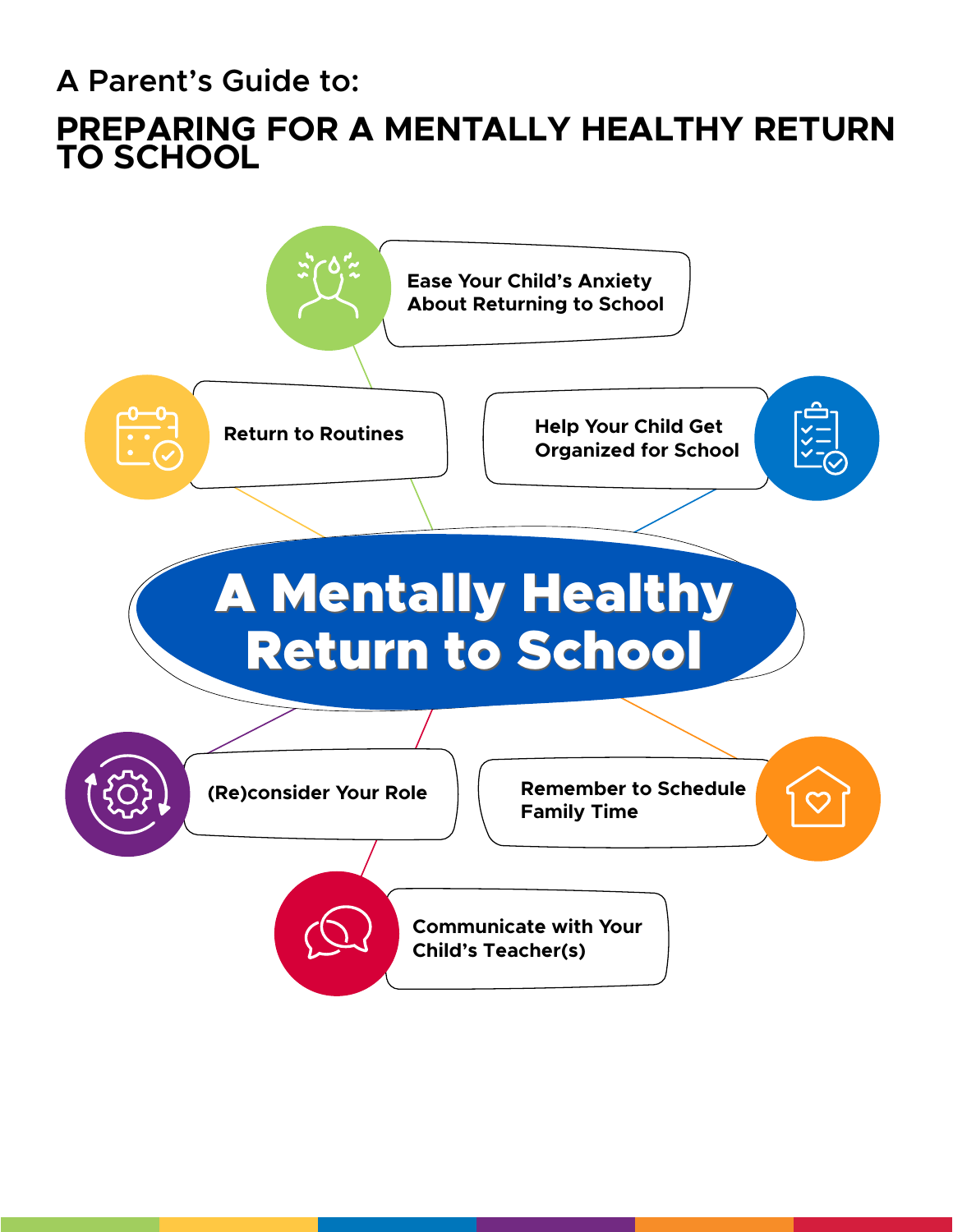

## **Ease Your Child's Anxiety about Returning to School:**

First, ensure that you are properly managing your own feelings of uncertainty or worry about COVID-19 and school re-entry. Children often pick up on the feelings of important adults in their lives. Taking the time to help yourself be calm and levelheaded is one of the best things that you can do to help your child feel good about returning to school.

#### Resources:

- 1. [Returning to a New Normal: 12 Tips for Handling Uncertainty](http://www.anxietycanada.com/articles/returning-to-a-new-normal-12-tips-for-handling-uncertainty/)
- 2. [How to Handle Anxiety Over Back-to-School Decisions](https://www.nytimes.com/2020/07/29/parenting/schools-reopening-parents-decision-kids.html)
- 3. [Tips for Easing Children's Anxiety About Returning to School During COVID-19](https://www.gse.harvard.edu/news/uk/20/07/making-smooth-transition)

It will also be helpful to prepare your child in advance for any changes at school, for example, wearing PPE and physical distancing. Tips for getting your child comfortable with wearing a mask:

#### Resources:

- 1. [A Toolkit For Helping Your Child Wear A Mask During COVID-19](https://www.urmc.rochester.edu/MediaLibraries/URMCMedia/strong-center-developmental-disabilities/documents/Mask-Wearing-Toolkit.pdf)
- 2. [What To Do If Your Child Cannot Wear A Mask](https://hollandbloorview.ca/services/family-workshops-resources/family-resource-centre/online-family-resources-centre/masking-tips)

#### Video Resources:

- 1. [That TVOkids Show's Dr. Cheddar Kids' COVID-19 Questions](http://www.youtube.com/watch?v=fBkA2ZTUnyI)
- 2. [How to Wear a Mask](http://www.youtube.com/watch?v=odYscrFsfOA)
- 3. [Kids' Mask Questions](http://www.youtube.com/watch?v=2Bt2nem5jFg)
- 4. Sick Kids What is Personal Protective Equipment (PPE) (a video for children)
- 5. Physical Distancing (for kids)
- 6. [COVID-19 Testing \(Nasal Swab\)](https://www.youtube.com/watch?v=nO1L-oYo9TA&feature=youtu.be)

Remember that it is normal for some children to be nervous about returning to school, even outside the context of a pandemic. There are lots of things that parents can do to help: [Helping Your Child Cope with Back-to-School Anxiety](http://www.anxietycanada.com/articles/helping-your-child-cope-with-back-to-school-anxiety/)



### **Return to Routines:**

For many families, the spring was a whirlwind. With all the changes and uncertainty, most of us tried our best just to get through each day. This means that our usual routines may have gone out the window. It is now important to get back to normal routines well in advance of the first day of school, as this will greatly help with easing the transition for your child:

#### Resources:

- 1. [Helping Kids Back Into the School Routine](http://childmind.org/article/helping-kids-back-school-routine/)
- 2. [Back to School, Back to Routines](http://psychcentral.com/lib/back-to-school-back-to-routines/)

It is particularly important to do your best to make sure that your child gets enough sleep: [Sleep Tips: How to Help Your Child Get A Good Night's Sleep](http://www.aboutkidshealth.ca/Article?contentid=646&language=English&hub=COVID-19)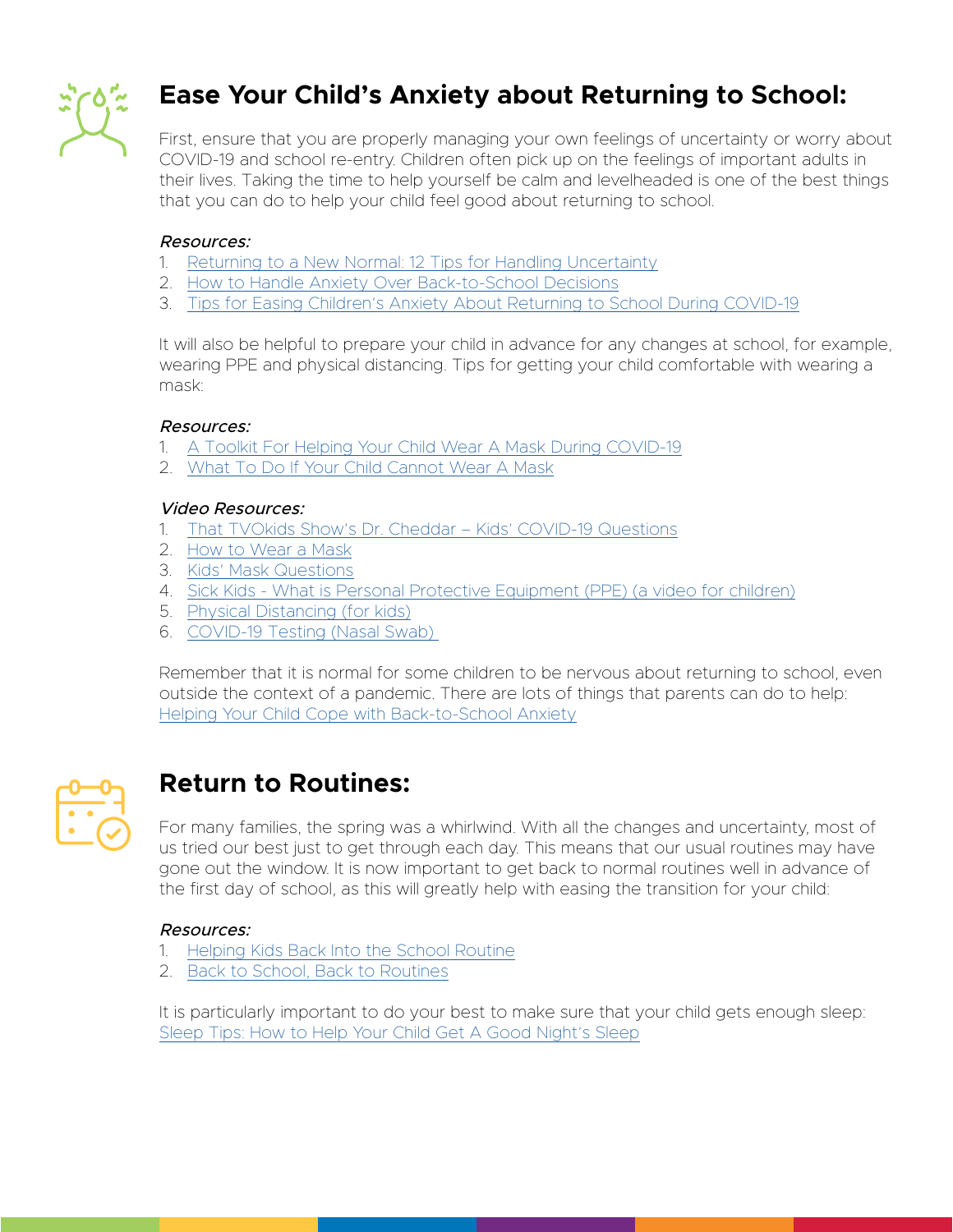

## **Help Your Child Get Organized for School:**

When we are disorganized, is easy to feel stressed and overwhelmed. Children are the same way, and they often need support to learn organization and other executive functioning skills. Working with your child on getting organized will help your whole family feel better about starting a new school year.

#### **FOR CHILDREN RETURNING TO SCHOOL**

Resources:

[From Parent to Coach Taking on a New Mindset to Get Your Child Organized](http://www.guilford.com/add/gallagher2_chapter2.pdf) [15 DIY Ways to Get Organized for Back-to-School Season](http://www.thespruce.com/ways-to-get-organized-for-back-to-school-4147370) [Helping Kids Who Struggle With Executive Functions](http://childmind.org/article/helping-kids-who-struggle-with-executive-functions/) 

#### **FOR CHILDREN LEARNING REMOTELY**

[Tips for Caregivers and Parents on Schooling at Home: What Role Do Executive Skills Play?](http://www.guilford.com/add/Dawson_Schooling_Home_Tips.pdf?t) 



## **(Re)consider Your Role :**

While you may have done double duty as both parent and teacher during the school closures, take some time to deliberately plan how you will support your child's learning this fall.

For children returning to school - it is ok to move away from the teacher role, but ensure that you continue to provide your child with support and structure for getting schoolwork done, and to help with problem-solving bigger challenges.

For children learning remotely - take stock of how things went in the spring, and what you might want to do differently this fall: [How to Set Priorities This School Year](https://childmind.org/article/how-to-set-priorities-this-school-year/)



## **Remember to Schedule Family Time:**

Amid the busy back-to-school period, remember to prioritize spending quality time together as a family. Schedule fun activities for evenings and weekends to help you and your child feel relaxed and connected. It is also important to do brief, regular check-ins with your child, during family mealtimes, for example. This will help your child know that you are making time for their needs and will give them space to bring up any worries or concerns that they may develop as the school year starts up.

Mental health promotion practices to try at home: [12 Easy and Fun Mental Health Practices](http://smho-smso.ca/blog/12-easy-and-fun-mental-health-practices-to-try-with-your-children-at-home/)  [to Try With Your Children at Home](http://smho-smso.ca/blog/12-easy-and-fun-mental-health-practices-to-try-with-your-children-at-home/) 

Gratitude and kindness activities for families: [Activities For You and Your Child at Home](http://mindup.org/activities-for-you-and-your-child-at-home/
)